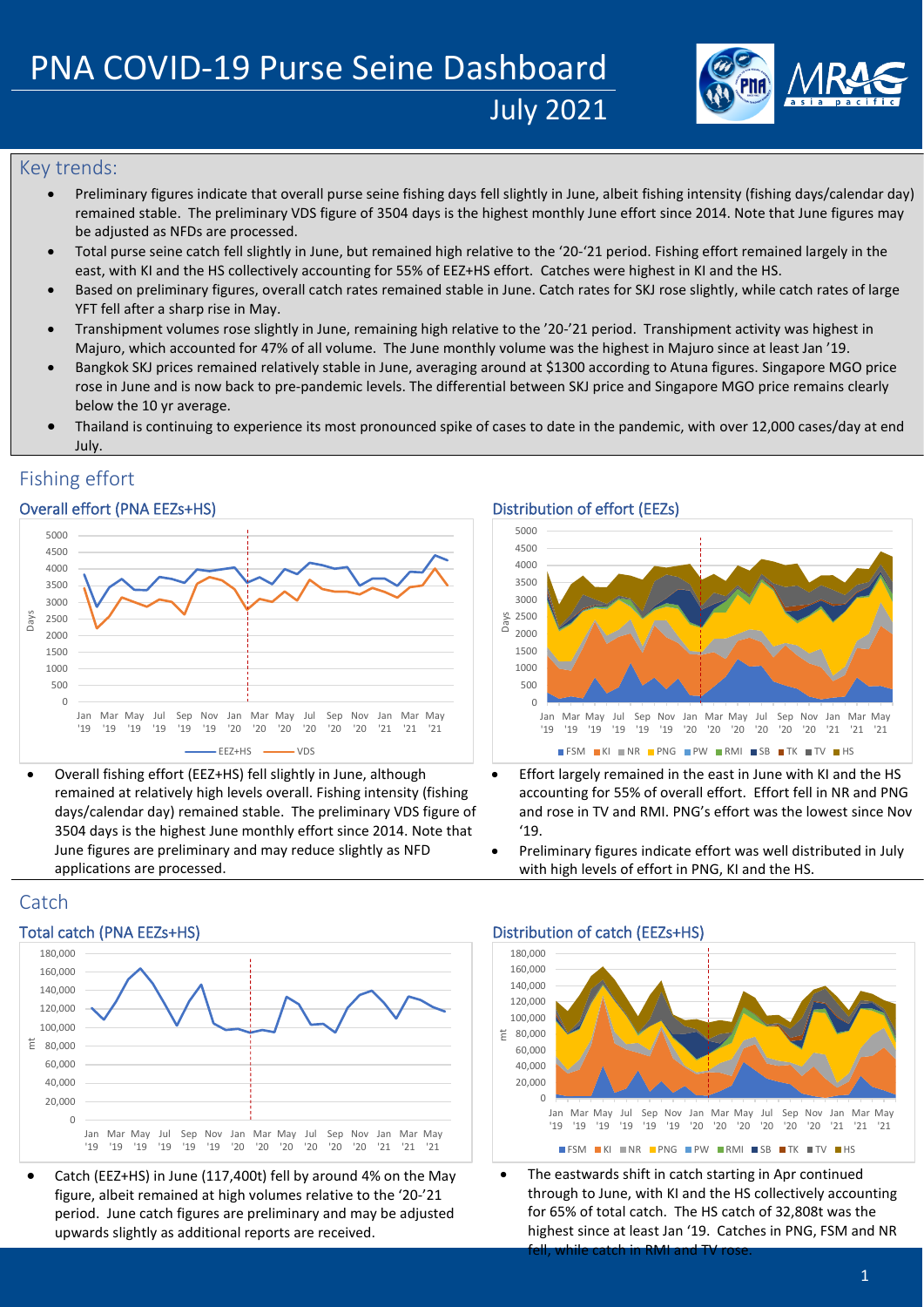# Catch rates



• Overall catch rates remained stable in June, at slightly below the average level for the 2020-21 period. These figures are preliminary and may be adjusted slightly as NFDs are processed and additional e-reporting is received.

### Skipjack

Transhipment



SKJ catch rate rose slightly in June, alebit remained at lower levels than late '20/early '21.





• Preliminary figures indicate that catch rates were broadly down across the board with the exception of the HS and TV which rose sharply. PNG recorded its lowest catch rate since at least Jan '19.

### Other species



• Amongst the other purse seine species/size categories, catch rates of large YFT fell in June although remained higher than the early months of '21. Catch rates of small YFT fell slightly, while catch rates of small BET were some of the highest in the '19-'21 period.



• Transhipment volumes in PNA ports rose slightly in June (from 53,594t to 56,126t), remaining higher than the early period of the pandemic.





• Transhipment volumes were highest in RMI, accounting for around 47% of all PNA volume. June volumes were almost double the May figure and reached their highest levels since at least July 2019. KI ports accounted for the next highest volume, with PNG volumes falling for the second month. TV recorded its first transhipments in 4 months.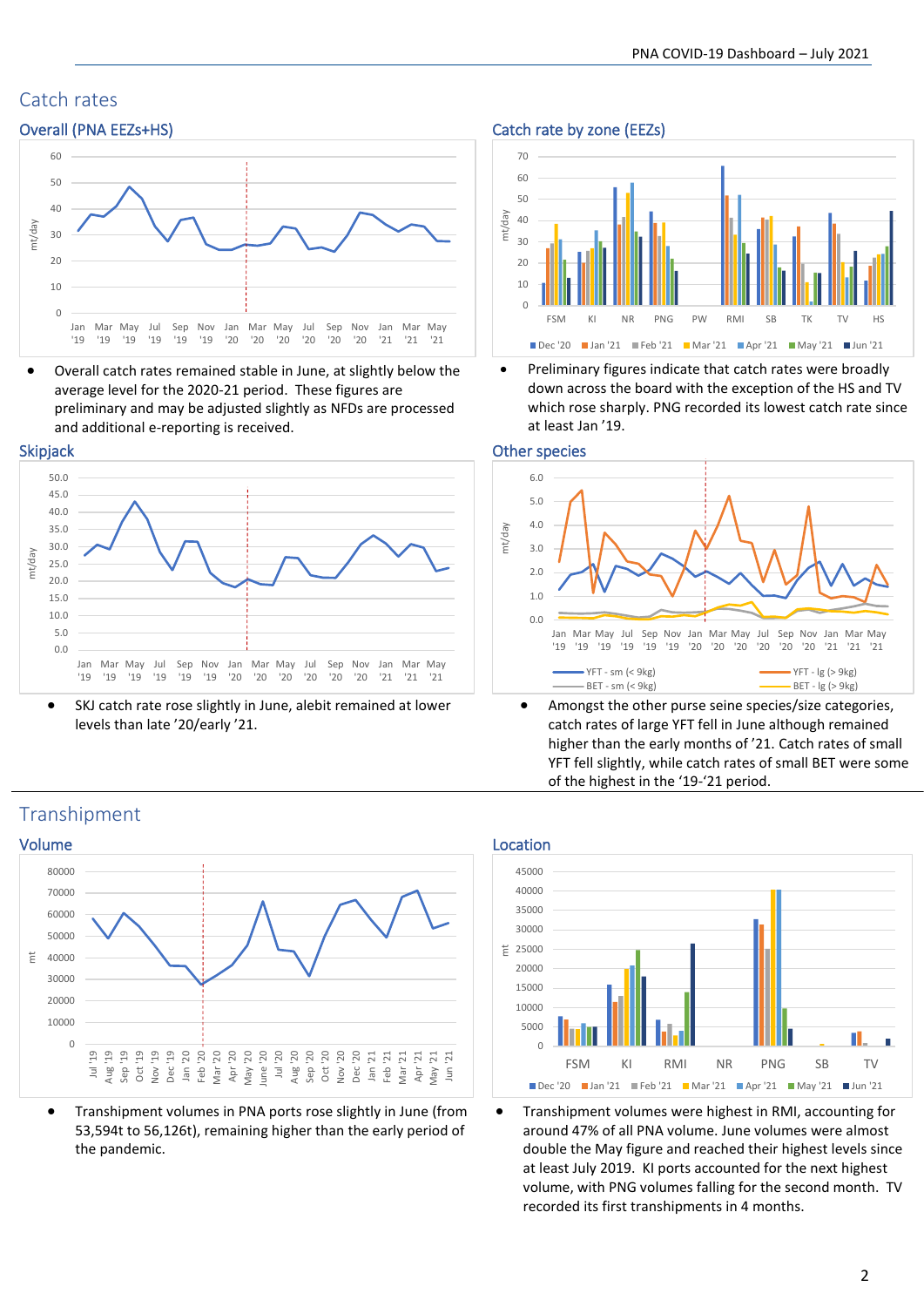# Prices



[https://investor.thaiunion.com/raw\\_material.html](https://investor.thaiunion.com/raw_material.html)

• Atuna report that Bangkok SKJ prices averaged around \$1300 in June, but have subsequently rebounded to around \$1450 in July coinciding with the commencement of the WCPFC FAD closure. Manta price remained at \$1350 in June.



BKK SKJ price and Singapore MGO price continued to converge in June, largely driven by the rise in fuel price. The two prices are as close as they've been since the start of the pandemic.



<https://shipandbunker.com/prices/apac/sea/sg-sin-singapore#MGO>

• Singapore MGO price climbed further in June, averaging US\$594/mt. Price is now essentially at pre-pandemic levels. As of July 23rd 2021, price remained stable at \$590/mt.



The price differential between BKK SKJ price and Singapore MGO fell in June to \$706. The June figure is now clearly below the average 10 year price difference of \$850.

# COVID-19 in processing countries



### <https://ourworldindata.org/covid-cases>

The Philippines continues to have the highest number of cumulative COVID-19 cases amongst the main processing countries in the region, although Thailand's case numbers are rising rapidly.

## Total cases **Daily confirmed cases** Daily confirmed cases



### <https://ourworldindata.org/covid-cases>

The number of new cases in the Philippines has fallen substantially from a peak in April, 2021. However, Thailand is continuing to experience a serious spike in cases, with over 12,000 cases/day in recent days.